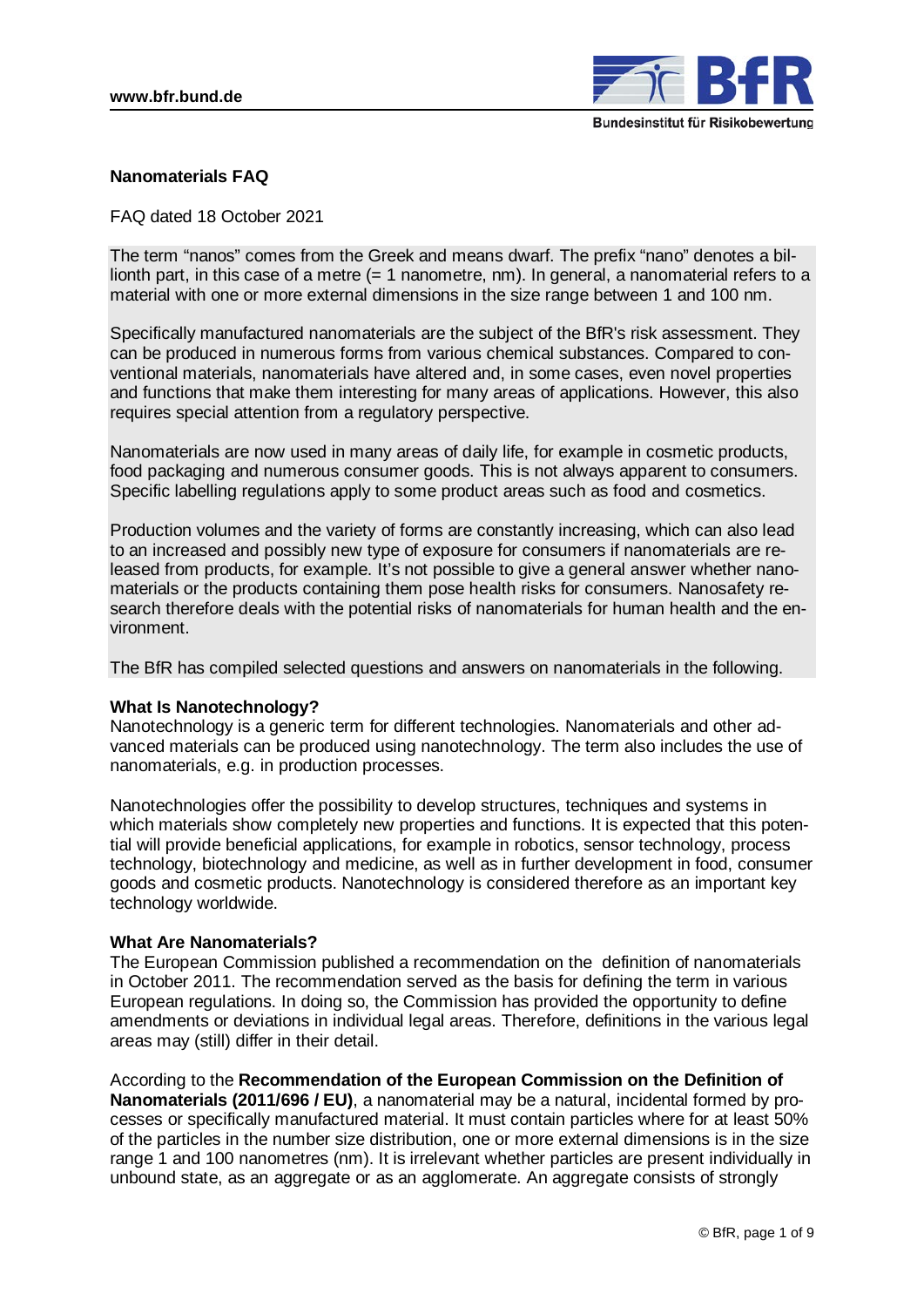

bound particles. An agglomerate is a collection of weakly bound particles. In specific cases, the number size distribution threshold of 50% may be replaced by a threshold between 1% and 50% , where warranted by concerns for the environment, health, safety or competitiveness.

In addition, fullerenes, graphene flakes and single-walled carbon nanotubes with one or more external dimensions below 1 nm are also considered as nanomaterials. Fullerenes consist of carbon atoms which, with a high degree of symmetry, e.g., arranged in pentagons or hexagons, form a hollow, closed structure that is reminiscent of a ball. Graphene is a two-dimensional structure made of carbon atoms, which are arranged in such a way that the resulting pattern is reminiscent of a honeycomb. Single-walled carbon nanotubes are tubes made of carbon atoms, which can also be thought of as rolled up graphene.

The definition in the **EU Cosmetics Regulation** (EC) No. 1223/2009 was drawn up before the European Commission's definition recommendation was published. It defines a nanomaterial as *"*an insoluble or biopersistant and intentionally manufactured material with one or more external dimensions, or an internal structure, on the scale from 1 to 100 nm*."* Materials with an internal nanostructure are, for example, nanocomposites.

In the EU **Biocide Regulation** (EU) No. 528/2012, a nanomaterial means *"a natural or manufactured active substance or non-active substance containing particles, in an unbound state or as an aggregate or as an agglomerate and where, for 50 % or more of the particles in the number size distribution, one or more external dimensions is in the size range 1-100 nm"*

In the EU Regulation on **Novel Foods** (EU) 2015/2283, the term "**engineered nanomaterial**" is defined as *"any intentionally produced material that has one or more dimensions of the order of 100 nm or less or that is composed of discrete functional parts, either internally or at the surface, many of which have one or more dimensions of the order of 100 nm or less, including structures, agglomerates or aggregates, which may have a size above the order of 100 nm but retain properties that are characteristic of the nanoscale.."* Nanoscale refers to a size range between 1 to 100 nm.

The revised annexes (EU) No. 2018/1881 of the EU **Regulation for the Registration, Evaluation, Authorisation and Restriction of Chemical Substances** (**REACH**, (EC)) No. 1907/2006 defines the "**nanoforms**" **of a substance** as *"a form of a natural or manufactured substance containing particles, in an unbound state or as an aggregate or as an agglomerate and where, for 50 % or more of the particles in the number size distribution, one or more external dimensions is in the size range 1 nm-100 nm, including also by derogation fullerenes, graphene flakes and single wall carbon nanotubes with one or more external dimensions below 1 nm."*

Further regulations such as for plant protection products (EC) No. 1107/2009, food contact materials (EC) No. 1935/2004 or animal feed (EC) No. 767/2009 do not yet contain a definition of the term "nanomaterial".

## **What Are Nanoobjects?**

The International Organisation for Standardisation (ISO) differentiates within the generic term nanomaterial between free nanoobjects and nanostructured materials (ISO/TS 8004-1:2015). Nanoobjects include nanoplatelets, nanorods, nanotubes, nanofibres, nanowires, and nanoparticles. Nanostructured materials include nanocomposites and materials with a nanostructured surface.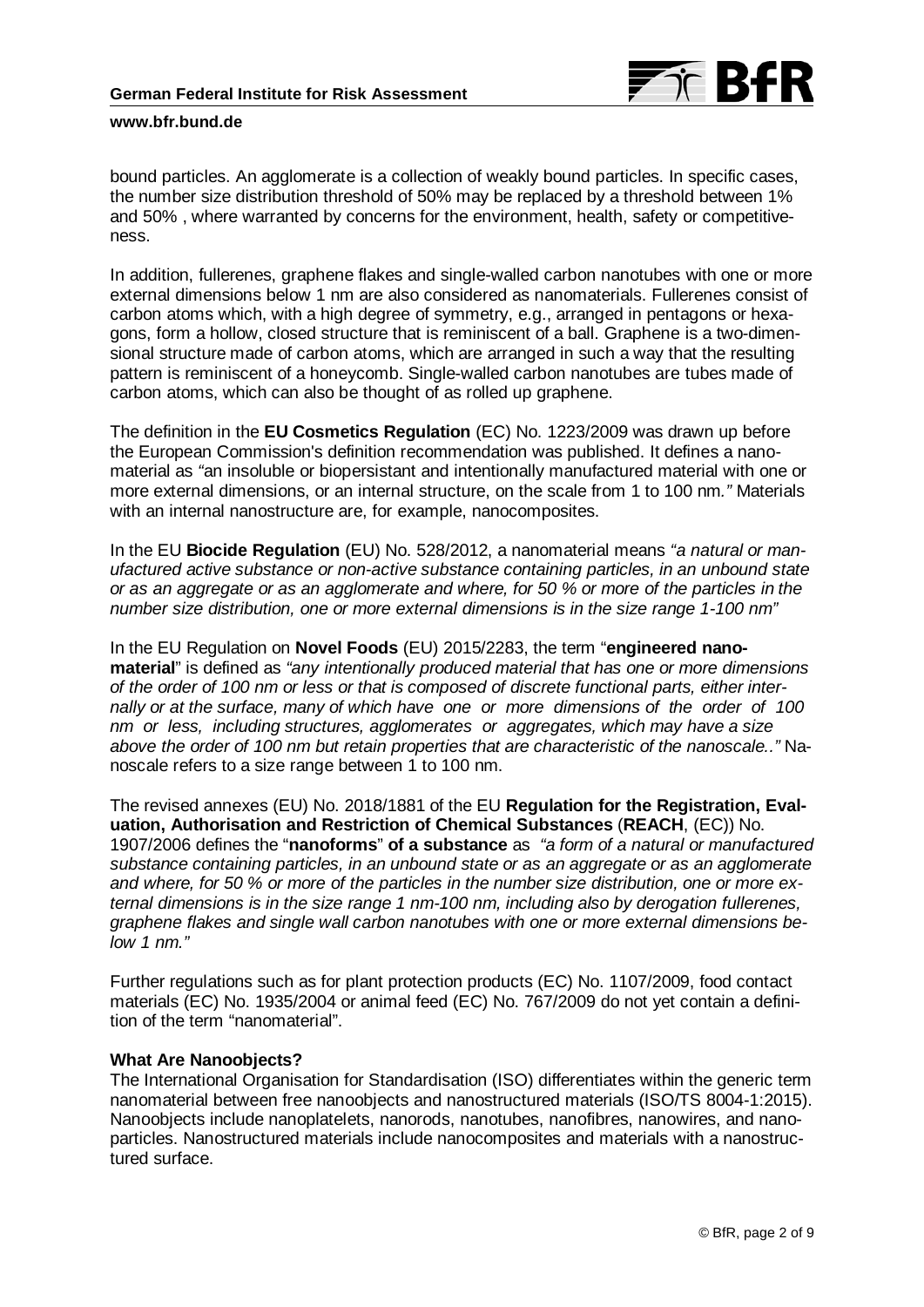

### **What Are Nanoparticles?**

Nanoparticles are nanoobjects with the three external dimensions between 1 and 100 nm. Nanoparticles can be produced from various chemical substances, e.g., gold nanoparticles, silver nanoparticles, titanium dioxide nanoparticles. The term is often used as a catch-all for various nanoforms in order to emphasise the solid character of nanomaterials.

#### **What Are Nanofibres, Nanotubes, Nanowires and Nanorods?**

Nanofibres, nanotubes, nanowires and nanorods are nanoobjects featuring two external dimensions between 1 and 100 nm with a significantly larger third external dimension. **Nanofibres** are fibres with a diameter of less than 100 nm. Hollow nanofibres are called **nanotubes** - such as carbon nanotubes for example. **Nanorods** are rigid nanofibres. **Nanowire**s are electrically conductive or semiconducting nanofibres.

### **What Are Nanoplatelets?**

Nanoplatelets are nanoobjects with only one external dimension between 1 and 100 nm and two significantly larger external dimensions. These are extremely thin layers. One example is graphene. Graphene is a two-dimensional structure made of carbon atoms, which are arranged in such a way that the resulting pattern is reminiscent of a honeycomb.

### **What Are Nanocomposites?**

Nanocomposites are composite materials that contain nanomaterials embedded in a matrix.

# **What Are Materials with a Nanostructured Surface?**

The best-known example of a nanostructured surface are lotus leaves, the surface of which is covered by fine, nanoscale structures (i.e., between 1 and 100 nm in size). Water droplets roll off this surface thereby removing particles of dirt. This is known as the lotus effect. This principle is now used for various self-cleaning surfaces (e.g., as house paint) and is held up as the definitive example of technical developments inspired by nature.

#### **What Are Natural Nanomaterials?**

Many naturally occurring structures are nanoscale, i.e., with at least one external dimension between 1 and 100 nm in size. Natural nanomaterials may be organic, inorganic or organometallic. In the environment, these can arise from larger structures, e.g., through natural combustion processes (e.g., volcanic ash) or weathering processes (e.g., from minerals), but also from the agglomeration of smaller particles (e.g., precipitates).

There is also a large number of biological nanoobjects. For example, many proteins are nanoscale. Genetic information is stored in the form of deoxyribonucleic acids (DNA ), which are also nanoscale with a diameter of approx. 2 nm. Foods also often contain natural nanoparticles, such as milk, which contains nanoscale casein micelles.

There are also many natural materials with nano-structured surfaces. Examples include the leaves of the lotus plant.

### **What Are Bio-Nanomaterials**

In contrast to natural nanomaterials, bio-nanomaterials are specifically manufactured, but from biological molecules. A well-known example are origami structures made from deoxyribonucleic acids (DNA). DNA origami structures are made from a long single strand of DNA that is folded into a three-dimensional structure. Such structures do not currently have any commercial application.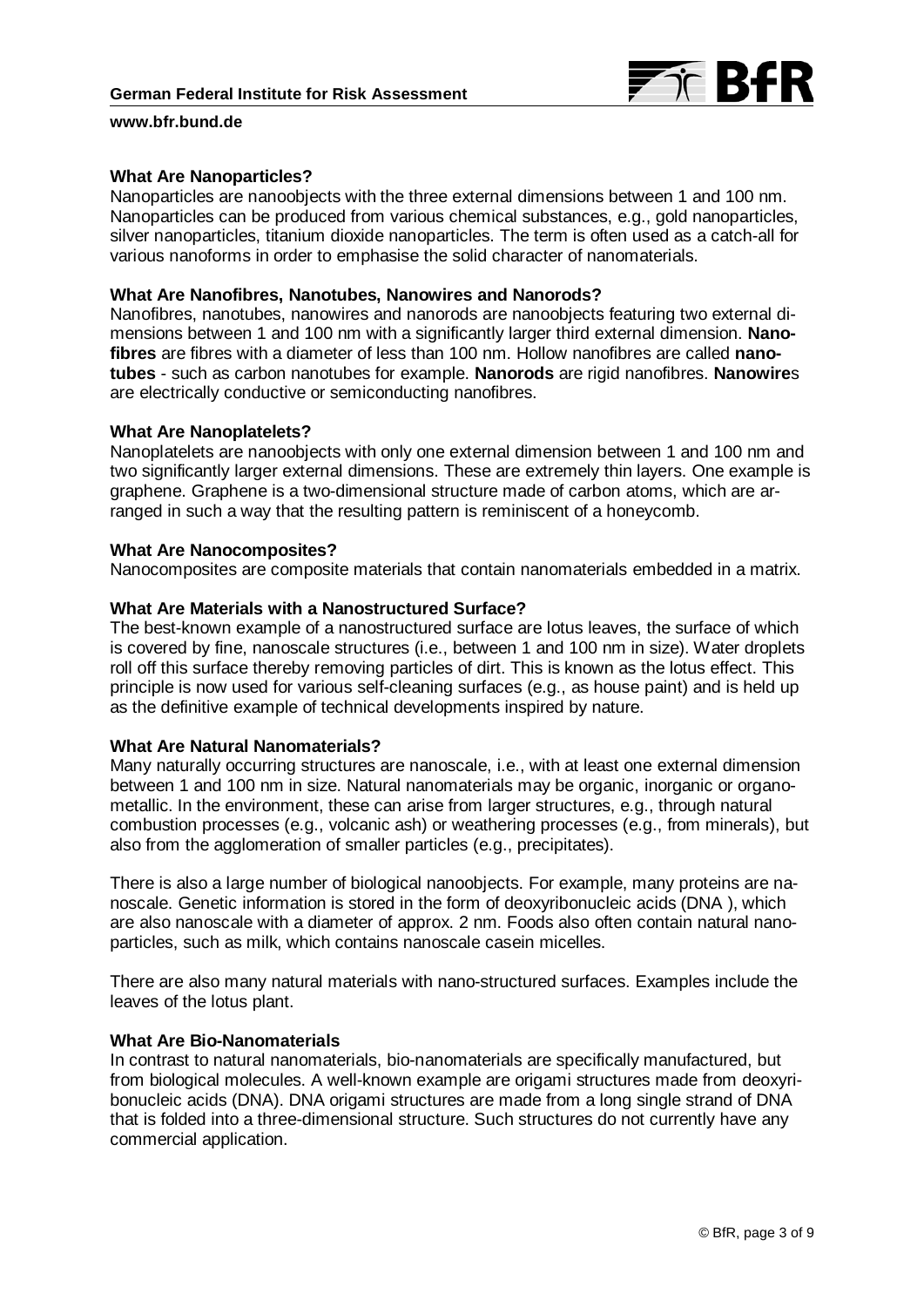

# **What Are Unintentionally Produced Nanomaterials?**

Unintentionally produced nanomaterials refer to randomly created nanoobjects in anthropogenic, i.e., man-made, processes. This includes the ultra-fine dusts that arise during combustion (e.g., exhaust gases from heating systems or internal combustion engines, and cigarette smoke). In addition, it also includes particles that arise unintentionally in work and production processes (e.g., during welding, grinding or milling). In contrast to specifically manufactured nanomaterials, unintentionally produced nanomaterials usually have a broad size distribution, frequently accompanied by a complex chemical composition.

## **What Is Nanoplastic?**

Plastic particles that are smaller than 5 millimetres (mm) are called **micro**plastics. Nanoplastic refers to plastic particles that are even smaller and have external dimensions between 1 and 100 nm (nanometres). Microplastics can be produced intentionally (primary microplastics) or arise unintentionally in the environment through weathering processes (secondary microplastics). Secondary microplastics are often created by mechanical forces such as wind or waves, additionally accelerated by sunlight (UV ageing). Numerous studies exist on the formation and occurrence of microplastics in the environment. In contrast, very few studies deal with the occurrence or development of nanoplastics. Therefore, only a limited amount of reliable knowledge about nanoplastics exists. The particles can consist of different polymers, e.g., polyethylene (PE), polypropylene (PP), polyvinyl chloride (PVC) or polystyrene (PS). They usually have a wide size distribution and are often irregularly shaped. In addition, they may have bound environmental chemicals.

## **What Are Nanocarriers?**

Nanocarriers, sometimes also called nanocapsules, are nanoscale structures that are used for packaging and/or transporting various substances. Nanocapsules often consist of organic compounds such as lipids or polymers, which are present as micelles, vesicles or liposomes. These are three-dimensional, mostly round structures, which consist of a shell of specially aligned molecules enclosing the packaged substance. However, other structures can also serve as nanocarriers, e.g., porous silicon dioxide nanoparticles. This packages and protects substances effectively against degradation. In addition, bioavailability can be increased because the nanocapsules are better transported across barriers in the body. Depending on the design, nanocapsules either release their contents immediately and completely or release the packaged substances slowly over a longer period of time, which can also be relevant for certain applications.

In medicine, nanocarriers have been used to transport active ingredients for many years. Some very effective cancer therapies are based on this principle. The use of nanocapsules improves the absorption of the active ingredient by the tumour, so that usually less active ingredient is required leading to a reduction of undesirable effects. The Covid-19 mRNA vaccines, which are also packaged in nanocapsules, represent another example of this.

Nanocapsules are becoming increasingly interesting for applications in other areas, e.g., cosmetics, food and pesticides.

## **Which Products Already Contain Nanomaterials?**

Nanomaterials are now used in almost all areas of daily life, for example in cosmetic products, food packaging and numerous consumer goods such as kitchen appliances, as well as in paints and varnishes. It can therefore be assumed that today's consumers come into contact with a large number of products that contain nanomaterials.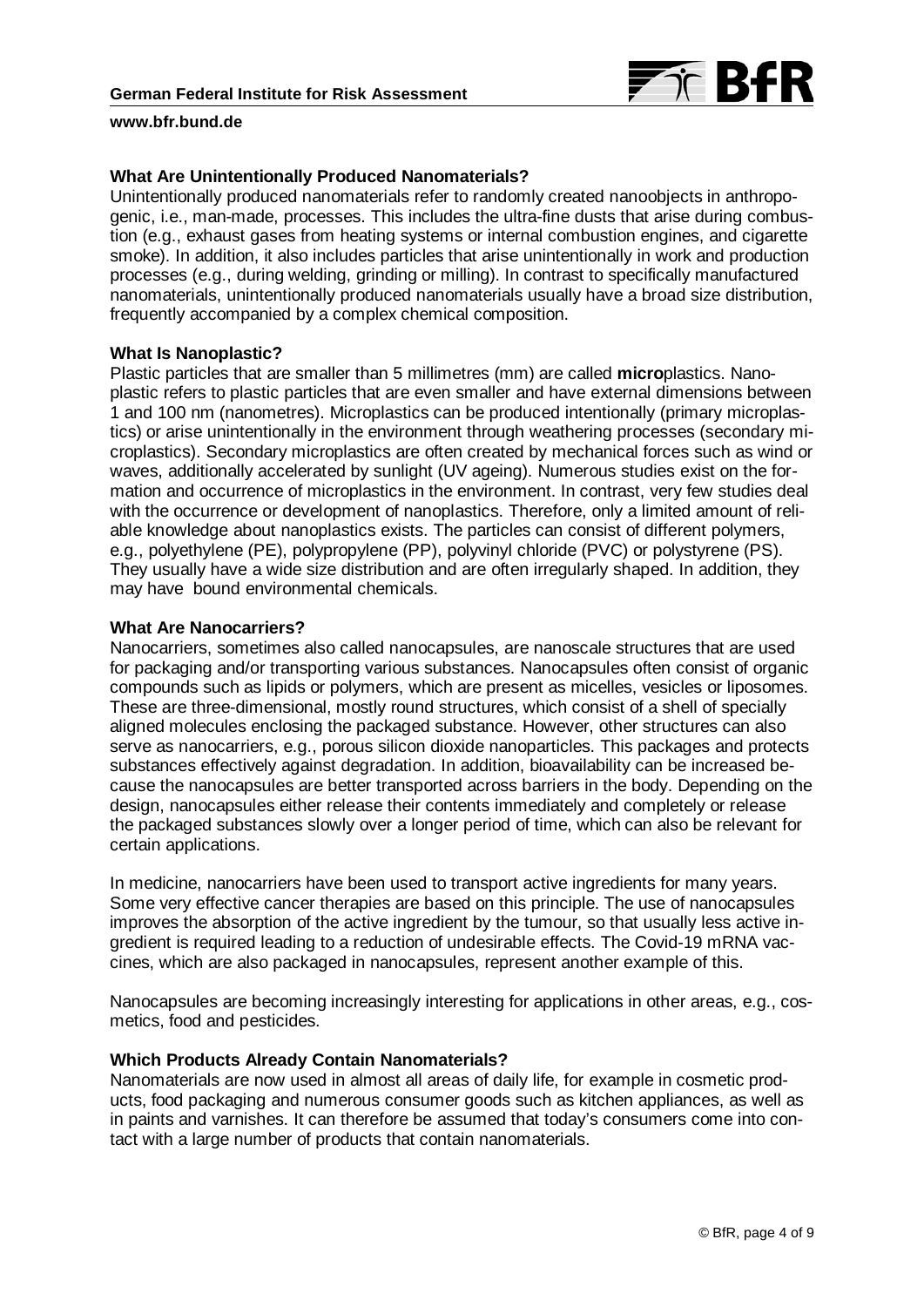

However, it is not always clear which products contain nanomaterials. Products containing nanomaterials are subject to labelling requirements only in some areas of law (e.g., for cosmetic products, foodstuffs and biocides).

Information on which products (may) contain nanomaterials is available from various websites:

The European Union has set up an observatory for nanomaterials (the "European Union Observatory for Nanomaterials", EUON). It offers extensive information on the use of nanomaterials in everyday life (https://euon.echa.europa.eu/en/uses).

In addition, the German knowledge base "DaNa" also offers information on nanomaterials used in various applications (https://nanopartikel.info/en/knowledge/knowledge-base/).

The internet hosts numerous databases with information on products containing nanomaterials, such as the BUND product database [\(https://www.bund.net/themen/chemie/nanotechnol](https://www.bund.net/themen/chemie/nanotechnologie/nanoprodukte-im-alltag/nanoproduktdatenbank/)[ogie/nanoprodukte-im-alltag/nanoproduktdatenbank/\)](https://www.bund.net/themen/chemie/nanotechnologie/nanoprodukte-im-alltag/nanoproduktdatenbank/).

However, no reliable information exists on the scope of products containing nanomaterial that are already available on the market. Some countries (e.g., France, Denmark and Belgium) keep national registers, but the information collected and access to it varies from country to country.

The details contained in the different sources of information is compiled with various objectives and on the basis of differing sources and quality of information, leading to an inconsistent or incomplete picture.

# **What Are Nanomaterials Used for in Cosmetic Products?**

Nanomaterials are covered by the EU Cosmetics Regulation (EC) No. 1223/2009. In sun protection creams, nanoparticles are used as UV filters to protect the skin from UV radiation (e.g., titanium dioxide, zinc oxide). Materials produced using nanotechnology (so-called biocomposites) in toothpaste are supposed to support saliva's natural tooth repair mechanism. In addition, numerous pigments are used in cosmetic products. Some of them are in nanoforms, such as carbon black. Other pigments have a broad particle size distribution and contain a nanoscale fraction such as titanium dioxide. In skin care products, nanocapsules are supposed to protect and transport active ingredients and improve efficacy. However, according to the EU Cosmetics Regulation, only nanocapsules that are biologically stable and do not dissolve can be regarded as nanomaterials. Research is being carried out into improving the physical properties (e.g., transparency) of finished cosmetic products using nanomaterials.

In July 2021, the European Commission published a report on the use of nanomaterials in cosmetic products:

[https://eur-lex.europa.eu/legal-content/DE/TXT/PDF/?uri=CELEX:52021DC0403&from=EN.](https://eur-lex.europa.eu/legal-content/DE/TXT/PDF/?uri=CELEX:52021DC0403&from=EN) Current information on which nanomaterials have so far been notified for use in cosmetic products can be found here:<https://ec.europa.eu/docsroom/documents/38284>

# **Are Nanomaterials Used in Food?**

Foods that consist of or contain engineered nanomaterials are considered novel foods in the EU, except as otherwise provided specific regulations such as Regulation (EC) No. 1333/2008 on food additives. Novel foods require approval in accordance with the Regulation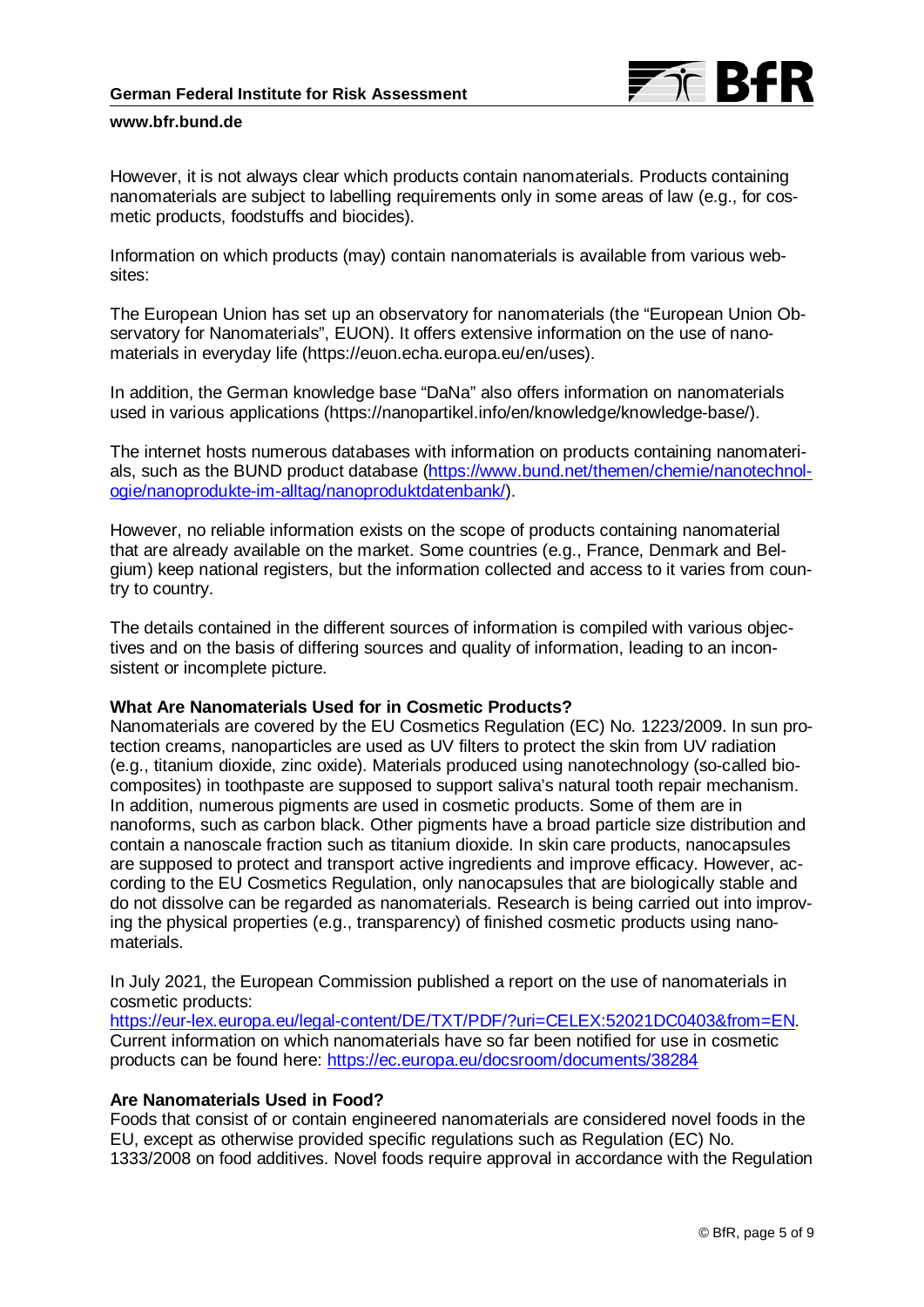

on Novel Foods (EU) 2015/2283. So far, within the framework of Regulation (EU) 2015/2283, no intentionally produced nanomaterials have been approved for use in food in the EU.

Various approved food additives have a very broad particle size distribution and these particles have been found to be smaller than 100 nm. The proportion of nanoparticles varies and is, in some cases, between 10 to 30% of the total number of particles. Approved as E551, synthetic amorphous silicon dioxide  $(SiO<sub>2</sub>)$  is used as a flow aid or thickener, for example, and prevents caking of common salt crystals and powdered foods. It is also used as a flocculant in wine and fruit juice production. For food additives that have already been approved and that are to be used in a form other than the previously tested and approved form, e.g., as nanoparticles, Regulation (EC) No. 1333/2008 provides for reassessment and, if necessary, a re-approval process as a prerequisite for placing on the market.

In addition, natural nanoparticles may be present in food (e.g., nanoscale casein micelles in milk). However, these do not fall under the term "nanomaterial" according to the Regulation on Novel Foods (EU 2015/2283), which only take into account "engineered nanomaterials".

The food industry is currently working on functional foods in which vitamins, omega-3 fatty acids, phytosterols and flavourings are enclosed in nanocapsules made from organic materials, such as liposomes, in order to release them in the body in a targeted manner.

### **What Are Nanomaterials Used for in Packaging?**

The packaging industry is interested in applications of nanoparticles that are incorporated as fillers in plastics and lacquer layers or that are firmly applied as coatings to polymer surfaces (foils and containers). Some nanomaterials have already been assessed by the European Food Safety Authority (EFSA) for use in plastic food contact materials and have been approved by the European Commission. The decision was based on the fact that the relevant nanomaterials cannot be released from the plastic. The approved nanomaterials serve various purposes. Nanomaterials can, for example, improve the mechanical or thermal properties of food packaging or protect food from UV light.

Silicon dioxide is approved as a filler and additive for food packaging made of plastic, e.g., to improve stability and reduce gas permeability. Nanoclay platelets in plastic bottles also hinder gas exchange and thus extend the shelf life of beverages.

# **What Are Nanomaterials Used in Textiles for?**

Special functional textiles are being developed for the textile sector such as insulating thermal safety clothing, as well as those that facilitate water-based cleaning or implement sensory functions. The creation of nanostructured surfaces improves the water-repellent properties of textiles, while at the same time maintaining breathability. Titanium dioxide nanoparticles are already used in textiles as effective protection against UV radiation. Antimicrobial silver nanoparticles are used in shoe insoles, socks, bedding and some functional clothing textiles (e.g., sportswear). In addition, there have recently been new types of production processes. For example, nanofibres with very high specific surfaces (surface to volume ratio) can be manufactured using electrospinning, a manufacturing process, which generates nanostructures from solutions, suspensions, or molten materials using a strong electric field.

### **How Are Nanomaterials Regulated?**

The legislator has decided to adapt existing regulations to the new requirements for nanomaterials. This process of adapting existing product-specific regulations has not yet been completed.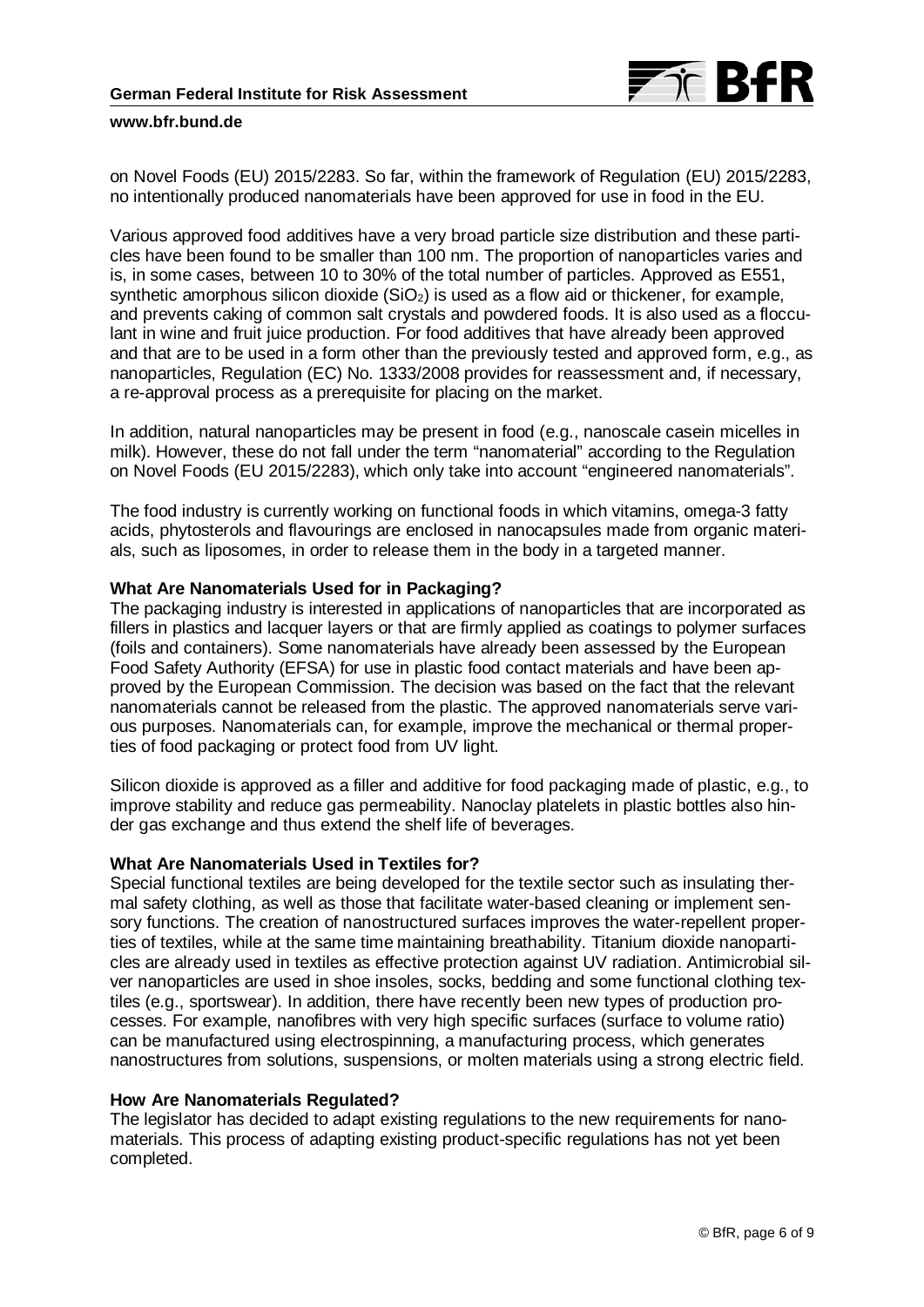

Not all products are regulated under their own legal regulations. However, in principle all manufacturers are obliged by the European Product Safety Directive to guarantee the safety of their products (Section 3 of the Product Safety Act).

# **How Do I Know if a Product Contains Nanomaterials?**

Consumers cannot directly identify whether products contain nanomaterials. A declaration is currently compulsory in some areas of application.

Since 2013, it has been compulsory to label cosmetic products containing nanomaterials. Compulsory labelling of nanomaterials in biocidal products has also been in force since 2013. Since 2014, food containing nanomaterials has to be labelled in accordance with the European Food Information Regulation.

Since the declaration only covers a few product areas, it is currently not possible for consumers to assess whether those products without labelling requirements actually contain nanomaterials.

In order to effectively implement and monitor the labelling requirement, suitable detection methods are required. Methods for reliable detection of nanomaterials in various products are currently being developed and evaluated. Methods are already available in some areas.

## **Do Nanomaterials Pose Specific Health Risks?**

The BfR's risk assessment is geared towards specifically manufactured nanomaterials. The basic principles of a health risk assessment also apply to nanomaterials: possible health hazards (harmful effects) and the actual exposure must be considered. Due to their broad use in different products, due consideration will be given to exposure routes via the respiratory tract (inhalation), via the digestive tract (oral) and via the skin (dermal).

Compared to conventional materials, nanomaterials demonstrate altered and, in some cases, new properties/functions. This gives rise to questions that the BfR specifically addresses in its risk assessment:

Do nanomaterials get into the organism more easily and are they, therefore, distributed differently in the body (toxicokinetics) than non-nanoscale materials? Do the nanomaterials stay longer in specific organs (biopersistence) leading to accumulation and associated health issues? Due to their large specific surface area (surface to volume ratio), do nanomaterials pose a risk of inflammatory reactions that can lead to organ damage?

Additional Information: [Health risk assessment of nanomaterials](https://www.bfr.bund.de/en/health_assessment_of_nanomaterials-30439.html)

# **Which Nanomaterials Used in Consumer Products Have Already Been Subject to Health Risk Assessments?**

Risk assessments were carried out for a large number of nanomaterials that are used in cosmetic products and have been notified for this purpose or which must be approved in accordance with the EU Cosmetics Regulation. The website of the Scientific Committee on Consumer Safety (SCCS) provides an overview of the assessments [\(https://ec.eu](https://ec.europa.eu/health/scientific_committees/consumer_safety/opinions_en#fragment2)[ropa.eu/health/scientific\\_committees/consumer\\_safety/opinions\\_en#fragment2\)](https://ec.europa.eu/health/scientific_committees/consumer_safety/opinions_en#fragment2).

The European Food Safety Authority (EFSA) has assessed nanomaterials used in plastics that come into contact with food. The assessments are published in the EFSA Journal. The approved nanomaterials are listed in Annex I of the corresponding Regulation (EU) No. 10/2011.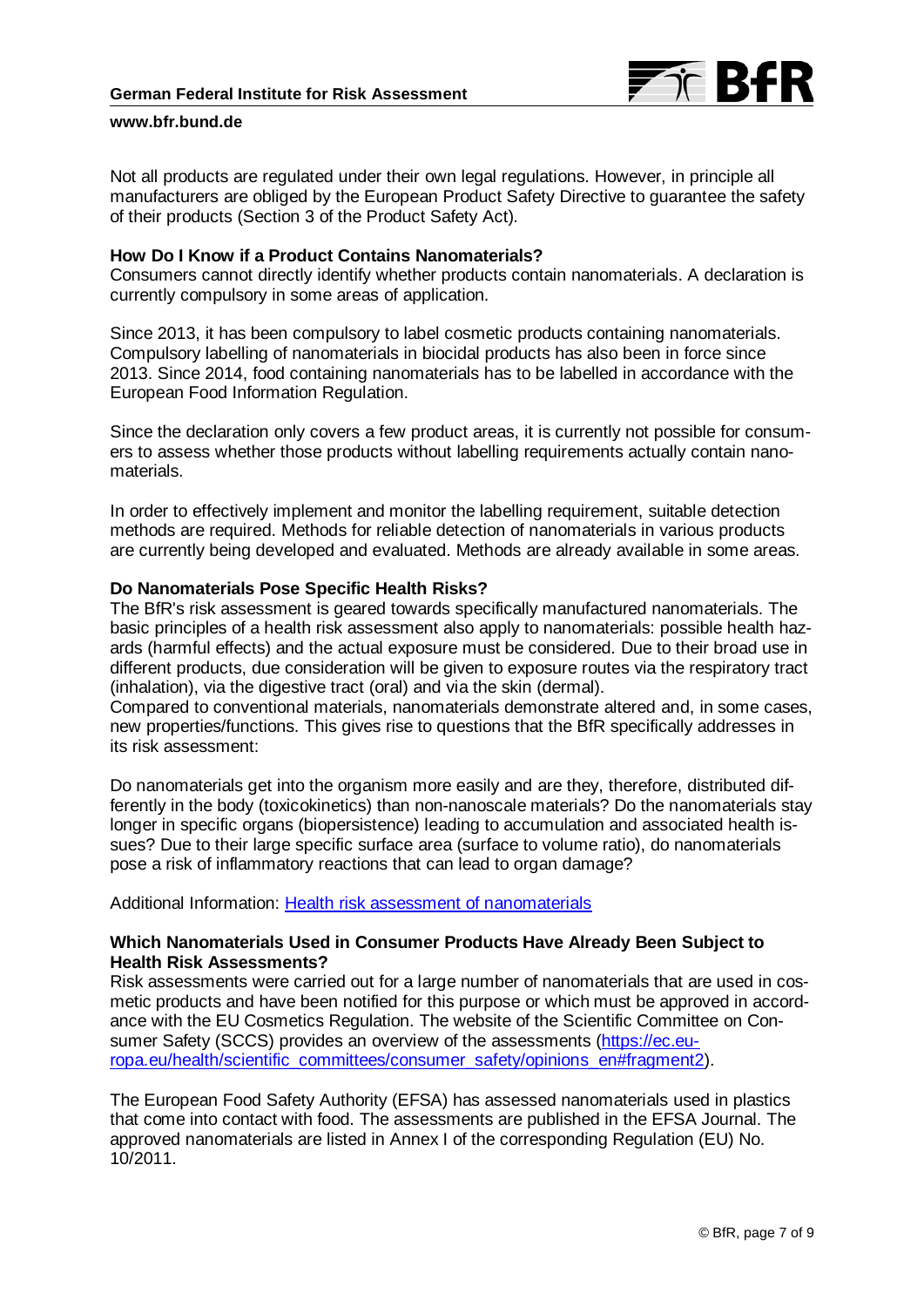

Substances for which nanoforms are relevant for consumer products (e.g., zinc oxide) were also assessed within the framework of the overarching EU Chemicals Regulation REACH.

**Has a Product Ever Caused Damage to Health Due to the Nanomaterials It Contained?** So far, the BfR is not aware of any case in which it can be shown that damage to health was caused by nanomaterials contained in a consumer product.

**Research on Nanomaterials: What Strategy are the Federal Authorities Pursuing?** In 2007, the BfR, together with the Federal Institute for Occupational Safety and Health (BAuA) and the Federal Environment Agency (UBA), developed a joint research strategy to identify the potential risks of nanotechnology. The aim was to describe the research requirements for an assessment of possible health risks and to promote the development of suitable test methods and assessment strategies [\(http://www.bfr.bund.de/cm/343/nanotechnolo](http://www.bfr.bund.de/cm/343/nanotechnologie_gesundheits_und_umweltrisiken_von_nanomaterialien_forschungsstrategie_endfassung.pdf)[gie\\_gesundheits\\_und\\_umweltrisiken\\_von\\_nanomaterialien\\_forschungsstrategie\\_end](http://www.bfr.bund.de/cm/343/nanotechnologie_gesundheits_und_umweltrisiken_von_nanomaterialien_forschungsstrategie_endfassung.pdf)[fassung.pdf\)](http://www.bfr.bund.de/cm/343/nanotechnologie_gesundheits_und_umweltrisiken_von_nanomaterialien_forschungsstrategie_endfassung.pdf).

The research strategy was evaluated in 2013 together with the National Metrology Institute of Germany (PTB) and the Federal Institute for Materials Research and Testing (BAM) and continued in 2016 for nanomaterials and other advanced materials.

The strategy contains a summary of the results from projects that have already been completed and describes ongoing activities in the areas of characterisation, exposure, toxicological and ecotoxicological effects, as well as risk assessment and risk communication.

**Which Research Topics on Nanomaterials Are Currently Being Studied at the BfR?** The BfR has been involved in many different aspects of nanosafety research for many years. It participates in numerous national and European third-party funded projects.

The BfR third-party funded projects can be found on the BfR homepage [\(https://www.bfr.bund.de/de/drittmittelprojekte\\_des\\_bfr-192984.html\)](https://www.bfr.bund.de/de/drittmittelprojekte_des_bfr-192984.html) - under the heading "Nanotechnology research: Evidence, Toxicology, Risk Assessment and Risk Perception". Many completed projects dealt with the development and adaptation of test methods or with testing of selected nanomaterials such as nano-silver, nano-silicon dioxide and nano-titanium dioxide.

Current research projects in the field of food safety deal with the intestinal uptake of nanomaterials, transport and cellular effects, mainly in the intestine and liver. They examine substances such as food colourings, food supplements or nanoplastic polymers.

Current research in the field of chemical safety focuses on the establishment of methods to improve the predictability of the toxicological potential of nanomaterials. Another focus is on the investigation of nano-specific modes of action in order to develop respective test and assessment methods.

In addition, studies are carried out on emissions of additive manufacturing processes in consumer-related applications, such as 3D printing. For this purpose, single-particle analysis methods are being developed to determine the uptake and distribution of nanomaterials in various tissues.

The BfR also participates in European and international bodies involved in the ongoing adaptation of guidelines and guidance documents governing the testing of nanomaterials.